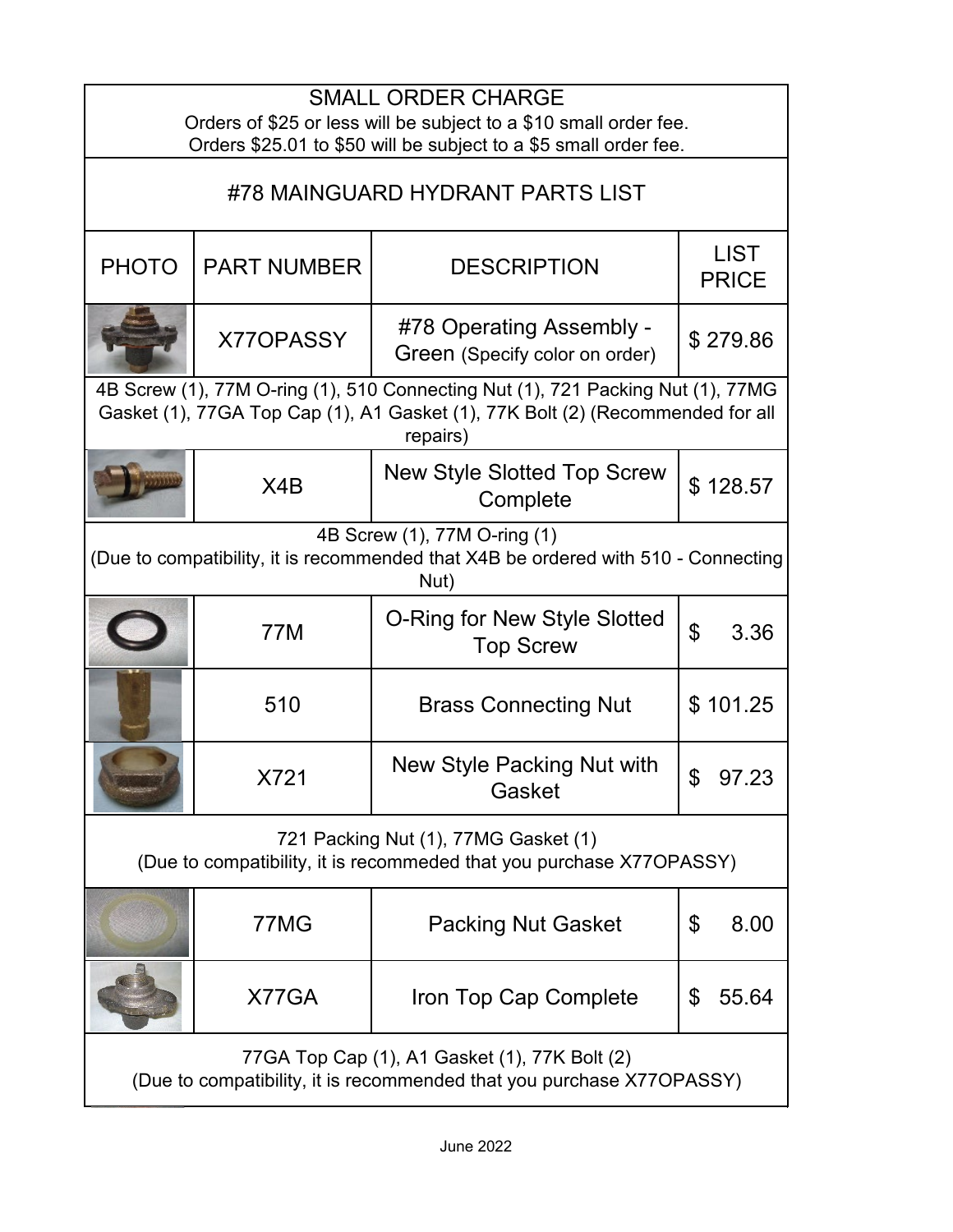|                                                            | A <sub>1</sub> | <b>Top Cap Gasket</b>                                                    | \$ | 5.69     |
|------------------------------------------------------------|----------------|--------------------------------------------------------------------------|----|----------|
|                                                            | 77K            | <b>Top Cap Bolts</b><br>(requires 2 per cap)                             | \$ | 3.11     |
|                                                            | 77F            | <b>Iron Neck</b>                                                         | \$ | 22.09    |
|                                                            | 77H            | <b>Locking Cover</b><br>(Green for #78 - Specify color on<br>order)      | \$ | 41.97    |
|                                                            | 78A            | 2" 45 Degree Elbow                                                       | \$ | 38.45    |
|                                                            | X601A          | <b>Brass Nozzle with Gasket</b><br>2 1/2" NST                            |    | \$128.15 |
| 601A Nozzle (1), 669 Gasket (1)                            |                |                                                                          |    |          |
|                                                            | 669            | Gasket for 601A Nozzle                                                   | \$ | 7.00     |
|                                                            | <b>X592C</b>   | <b>Nozzle Cap Complete</b><br>2 1/2" NST                                 | \$ | 93.77    |
| 592-C Side Cap (1), A16 Gasket (2), 595 Chain Assembly (1) |                |                                                                          |    |          |
|                                                            | A16            | <b>Nozzle Cap Gasket</b><br>(requires 2 per cap)                         | \$ | 8.84     |
|                                                            | 2P             | <b>Stand Pipe</b><br>(price per foot)<br>(measure exactly end to end)    | \$ | 40.00    |
|                                                            | 3/4GAL         | <b>Operating Rod</b><br>(price per foot)<br>(measure exactly end to end) | \$ | 22.67    |
|                                                            | X77L           | <b>Plunger Complete</b>                                                  |    | \$108.41 |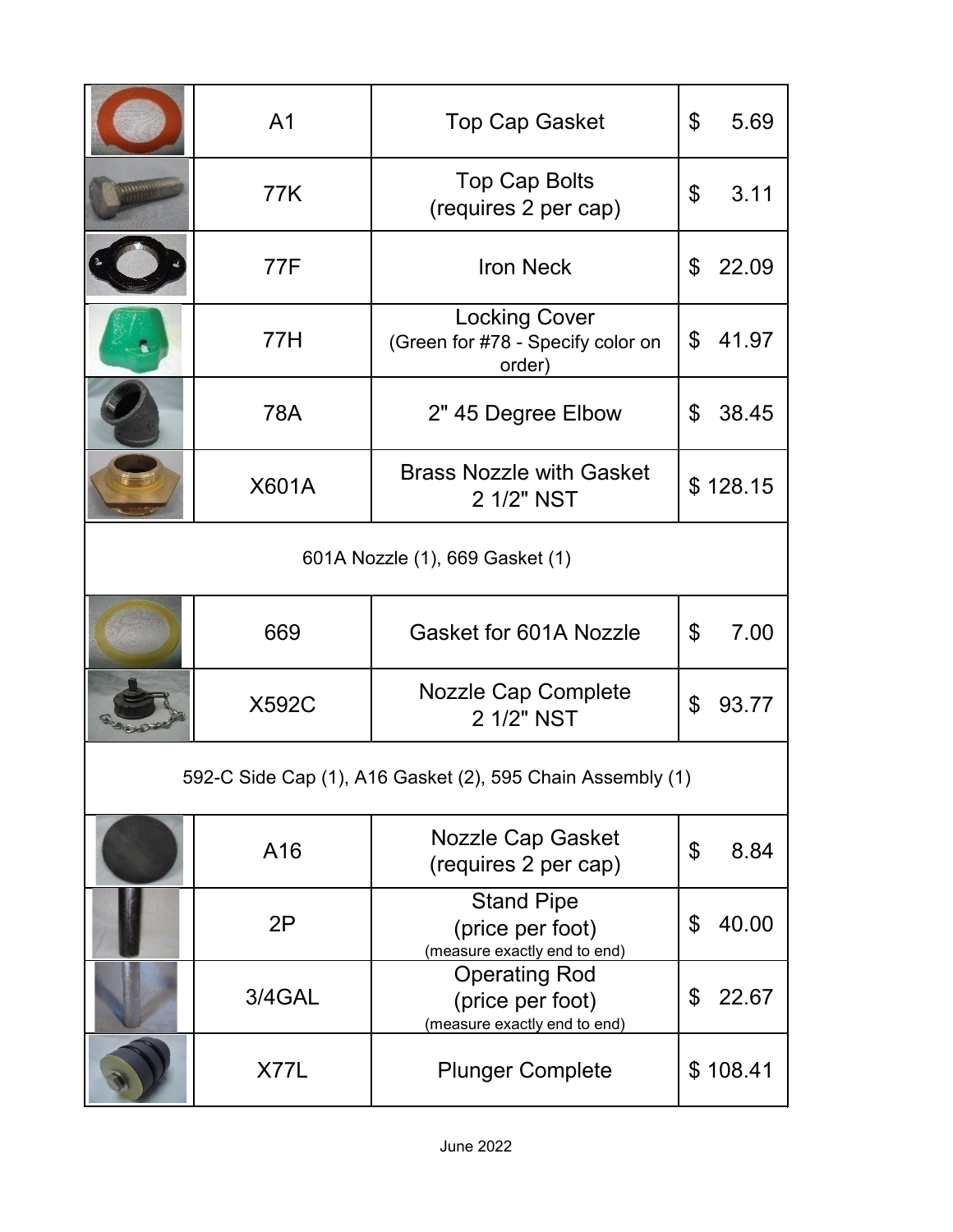| 77L Plunger (1), 77D O-ring (2), 77I Seat Washer (1), 77W Washer (1), 77C Bolt (1) |                    |                                                                                                      |                             |  |
|------------------------------------------------------------------------------------|--------------------|------------------------------------------------------------------------------------------------------|-----------------------------|--|
|                                                                                    | X77RK              | <b>Repair Kit</b>                                                                                    | 30.83<br>\$                 |  |
| 77D O-ring (2), 77I Seat Washer (1), 77W Washer (1)                                |                    |                                                                                                      |                             |  |
|                                                                                    | 77D                | <b>Plunger O-Rings</b><br>(requires 2 per plunger)                                                   | \$<br>14.29                 |  |
|                                                                                    | 77I                | <b>Seat Washer</b>                                                                                   | 6.49<br>\$                  |  |
|                                                                                    | 77J                | <b>Brass Valve</b><br>2" Vertical                                                                    | \$328.37                    |  |
| #78 MAINGUARD HYDRANT OPTIONS PARTS LIST                                           |                    |                                                                                                      |                             |  |
|                                                                                    |                    |                                                                                                      |                             |  |
| <b>PHOTO</b>                                                                       | <b>PART NUMBER</b> | <b>DESCRIPTION</b>                                                                                   | <b>LIST</b><br><b>PRICE</b> |  |
|                                                                                    | 79V                | <b>Brass Valve</b><br>2" Horizontal                                                                  | \$428.92                    |  |
|                                                                                    | 79W-IRON           | <b>Iron Valve</b><br>2" MJ 90 Degree                                                                 | \$142.38                    |  |
|                                                                                    | X707               | 2" MJ Brass Adapter                                                                                  | \$340.00                    |  |
|                                                                                    |                    | 707 2" Brass MJ Adapter (1), 2MJG Gland (1), 2TG 2" Transition Gasket, CORTEN<br>MJ Bolt and Nut (2) |                             |  |
|                                                                                    | <b>77A</b>         | <b>Coupling for Vertical Outlet</b><br>(Green - Specify color on order)                              | \$<br>27.44                 |  |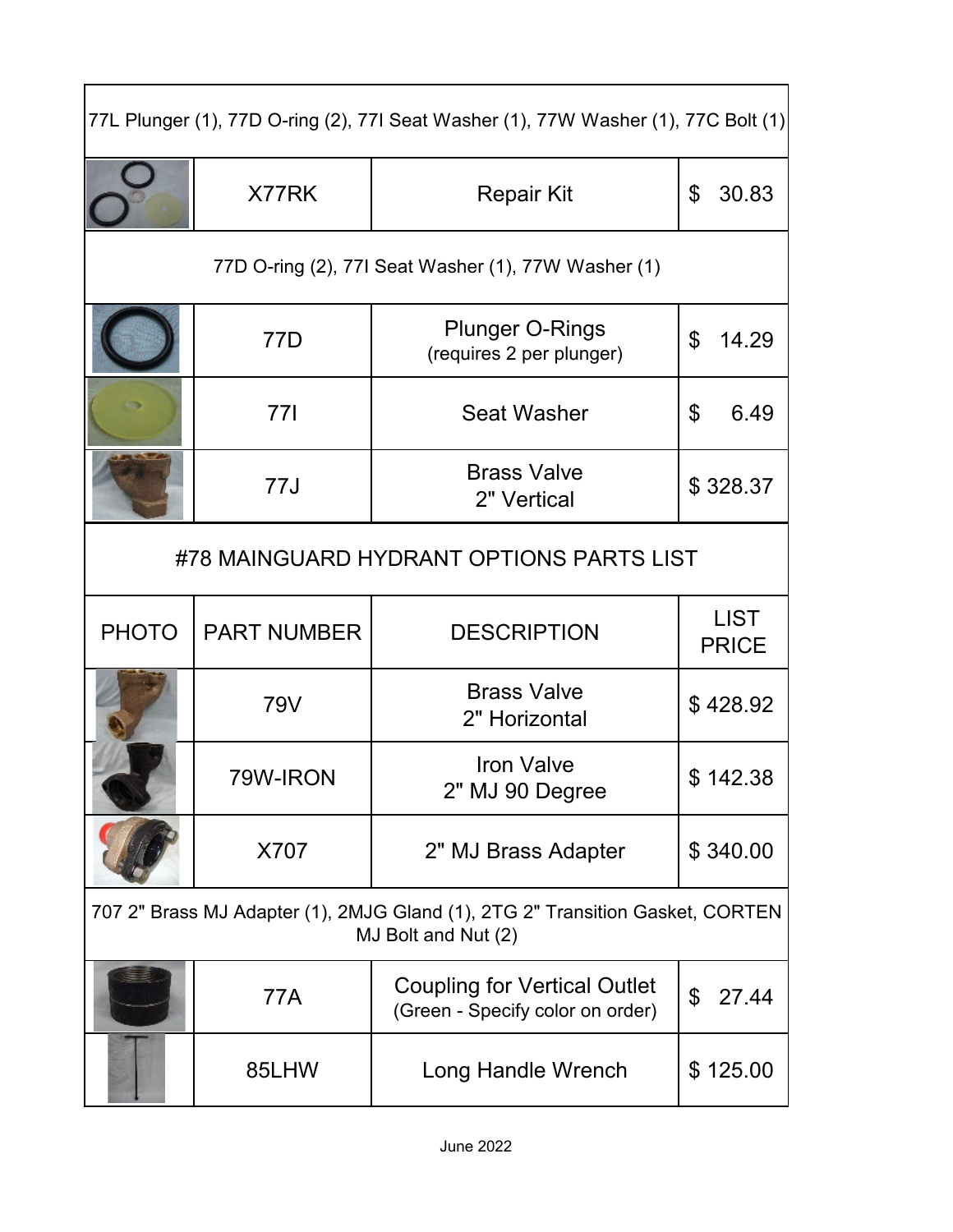|                                                                                                    | $X77EXT-##$<br>(Part number X77EXT-6<br>for 6" extension,<br>X77EXT-12 for 12"<br>extension, X77EXT-18<br>for 18" extension, and so<br>on) | Hydrant extension -<br>Price for first 6"                | \$<br>92.40                 |  |  |  |
|----------------------------------------------------------------------------------------------------|--------------------------------------------------------------------------------------------------------------------------------------------|----------------------------------------------------------|-----------------------------|--|--|--|
|                                                                                                    |                                                                                                                                            | Price for each additional 6"<br>(Specify Green on order) | \$<br>32.00                 |  |  |  |
|                                                                                                    | 2P Exterior Pipes, 3/4GAL Operating Rod, 3/4C Coupling (1), 77A Coupling (1), 77F<br>Neck (2), 629A-B-SS Bolt (2), 857 Gasket (1)          |                                                          |                             |  |  |  |
| ADDITIONAL NOZZLE OPTION REPAIR PARTS CAN BE FOUND ON THE<br><b>TRUFLO #TF200 PARTS PRICE LIST</b> |                                                                                                                                            |                                                          |                             |  |  |  |
| #78 MAINGUARD HYDRANT OLD STYLE PARTS LIST                                                         |                                                                                                                                            |                                                          |                             |  |  |  |
| <b>PHOTO</b>                                                                                       | <b>PART NUMBER</b>                                                                                                                         | <b>DESCRIPTION</b>                                       | <b>LIST</b><br><b>PRICE</b> |  |  |  |
|                                                                                                    | X4A                                                                                                                                        | Old Style Slotted Top Screw<br>Complete                  | \$128.63                    |  |  |  |
| 4A Screw (1), 77M O-ring (1)<br>NOTE: USED APRIL 1995 TO JANUARY 2012                              |                                                                                                                                            |                                                          |                             |  |  |  |
|                                                                                                    | X621                                                                                                                                       | <b>Brass Packing Nut Complete</b>                        | $\mathfrak{L}$<br>94.86     |  |  |  |
| 621 Packing Nut (1), 77MG Gasket (1)<br>NOTE: USED APRIL 1995 TO JANUARY 2012                      |                                                                                                                                            |                                                          |                             |  |  |  |
|                                                                                                    | X4                                                                                                                                         | Old Style Pent Top Screw<br>Complete                     | \$128.69                    |  |  |  |
| 4 Screw (1), 77N O-ring (1)<br>NOTE: USED BEFORE APRIL 1995                                        |                                                                                                                                            |                                                          |                             |  |  |  |
|                                                                                                    | 77N                                                                                                                                        | <b>O-Ring for Top Screw</b>                              | \$<br>3.61                  |  |  |  |
|                                                                                                    | X620                                                                                                                                       | Old Style Packing Nut with<br>Gasket                     | \$<br>91.62                 |  |  |  |